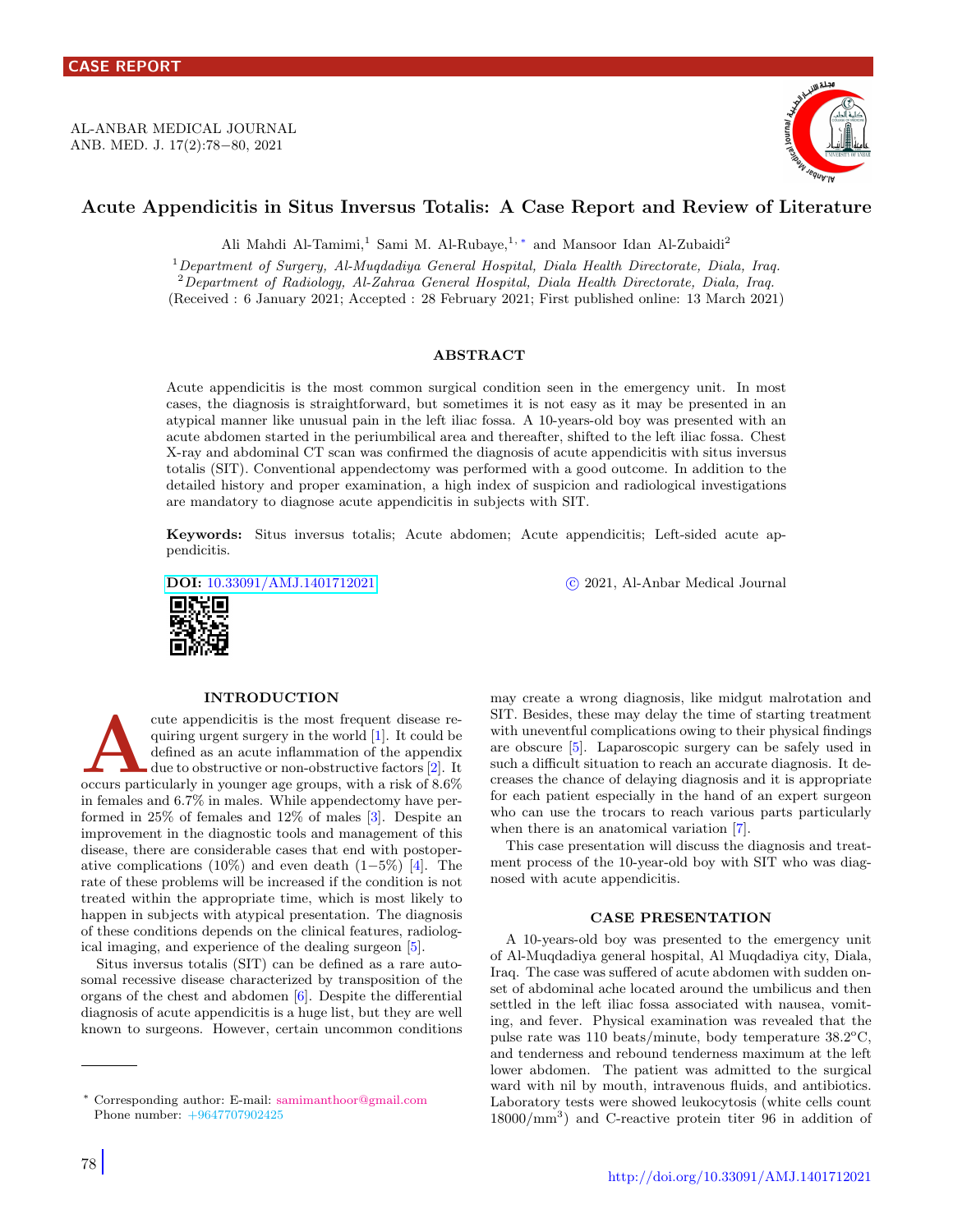chest X-ray that showed dextrocardia as shown in Figure [1.](#page-1-0) Ultrasound examination of the abdomen was showed an echogenic lesion located at the left lower abdomen with 7 mm in diameter. Computerized tomography (CT) scan of the abdomen was performed revealed situs inversus with features of left-sided acute appendicitis as shown in Figure [2.](#page-1-1)

Owing to the lack of full equipment for laparoscopic surgery, a conventional appendectomy was performed through a left grid-iron incision. The boy was discharged on the 2nd postoperative day without complications. Informed consent was taken from his father for the publication of this case.

# DISCUSSION

A 60% of patients with acute appendicitis are usually presented with sudden onset of pain originating from the umbilical region, which later migrates to the lower right quadrant, loss of appetite, nausea, vomiting, constipation, and sometimes diarrhea  $[8]$ . Around  $1/3^{rd}$  of subjects with acute appendicitis have presented with acute abdominal pain in an atypical site due to different anatomical variation in the position of the appendix  $[9, 10]$  $[9, 10]$  $[9, 10]$ . However, this is not constant, such as pelvic, subcecal, retrocecal, postilial, preilial, and in rare occasions, subhepatic, mesoceliac, left-sided, long rightsided appendix extends into the left lower quadrant region [\[11\]](#page-2-10). Left-sided acute appendicitis mimics various conditions that causing left iliac fossa pain like diverticular disease, acute pancreatitis, mesenteric ischemia, and left-sided primary epiploic appendagitis. In addition to gastrointestinal conditions, genitourinary diseases like ectopic pregnancy, ovarian torsion, pelvic inflammatory disease, cystitis, epididymitis, prostatitis, and testicular torsion could cause acute left-sided lower abdominal pain [\[5,](#page-2-4) [12,](#page-2-11) [13\]](#page-2-12). Therefore, great care is of the utmost importance when dealing with left lower quadrant acute abdominal pain to prevent serious complications as a result



Figure 1. Shows dextrocardia with the gastric gas shadow at the right side.



Figure 2. Coronal CT scan of the abdomen showed transposition of the abdominal organs and inflamed appendix (red arrow).

<span id="page-1-1"></span>of delayed diagnosis.

Situs inversus is a rare autosomal recessive disease characterized by transposition of the internal organs, with a prevalence rate of 0.01% in the USA population [\[14\]](#page-2-13). There are two types either total (both chest and abdominal organs are affected) or partial (chest or abdominal organs are involved) [\[9\]](#page-2-8). Our patient had a SIT as proved by the radiological investigations.

Our case was presented with classical acute appendicitis as a sudden abdominal pain which was periumbilical with radiation to the left iliac fossa and the maximum tenderness was in the left iliac fossa. Therefore, an accurate diagnosis was performed by CT scan of the abdomen and chest X-ray. The advantages of the chest X-ray in the case of the acute abdomen are the exclusion of the hollow organs perforation and to rule out respiratory causes. Besides, it was the key to the diagnosis of our case. Despite, some investigations have conclude that chest X-rays in the majority of patients with acute abdomen are of no benefit, the presenting case was diagnosed depends on chest X-ray [\[15\]](#page-2-14). Furthermore, a study by Singla et al. in 2015, have reported a rare case of a 73 year-old gentleman diagnosed with acute appendicitis, axial and coronal CT scan of the abdomen and pelvis confirms the diagnosis of asymptomatic midgut malrotation. The study have concluded that radiological imaging is of benefit for early diagnosis and definitive treatment [\[16\]](#page-2-15). Moreover, in around 31% of cases with acute appendicitis in the left side, there are still the initial features of pain and tenderness and rebound tenderness in the right side. This is even to the transposition of the abdominal organs, the innervation remains the same. Therefore, imaging techniques can avoid false incisions in 45% of the patients [\[17,](#page-2-16) [18\]](#page-2-17).

<span id="page-1-0"></span>A high index of suspicion of the situs inversus and midgut malformations should be included in the differential diagnosis